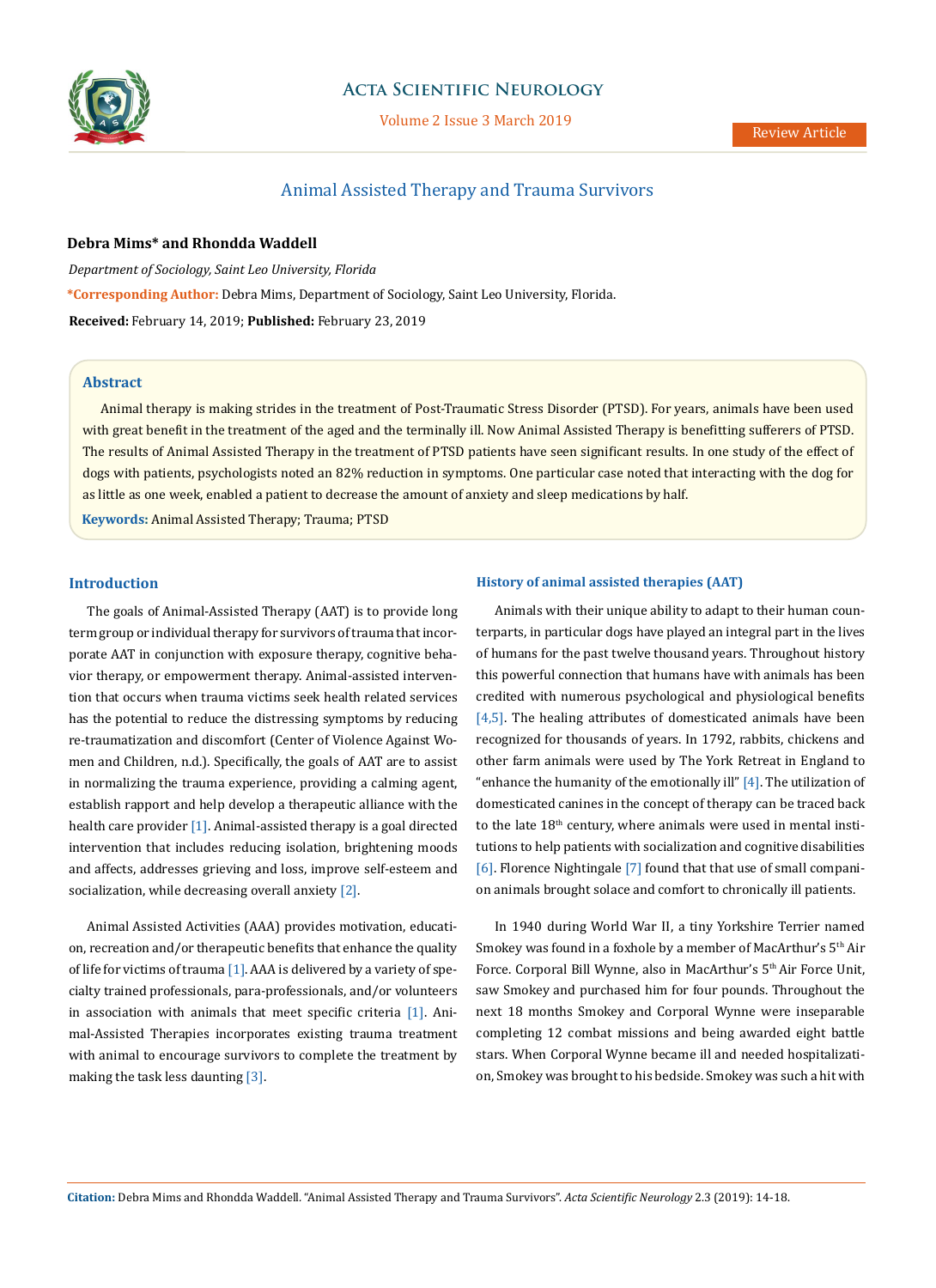recuperating soldiers that he was allowed to stay and sleep with Corporal Wynne. During the next 12 years Smokey continued to lift spirits and bring comfort to many physically injured and suffering soldiers (Wynne, 2007).

Since that day in 1940, the many psychological and physiological benefits of animals have been researched. Human-animal interaction (HAI) research has documented cases of lowered blood pressure, improved cardiopulmonary pressures, decreased use of medicine, and the psychological benefits of reduced anxiety and stress [8]. In addition to the many health benefits associated with HAI, the human-animal bond has been credited with reducing depression and loneliness while increasing a sense of self-worth, empathy, psychological well-being and sense of purpose [9]. Reasons for these psychological and physiological effects can be attributed to an animal's unconditional love, constant availability, and non-judgmental nature that transcends into trust, warmth and acceptance [10].

# **Animal assisted activities, animal assisted interactions and animal assisted therapy**

Today the supportive effects of the human-animal bond can be seen in numerous venues including schools, hospitals, mental health facilities, nursing homes, prisons, courtrooms, businesses and physicians' offices. As the human-animal bond progresses forward into other areas of study and the various benefits have become more widely known; it has become necessary to quantify and describe the various components of the human-animal bond in the realm of animal-assisted activities (AAA). AAA is a broad category that has many different labels and descriptions. When using animals in various activities ranging from interacting with individuals at nursing homes, hospitals, and school reading programs this spontaneous interaction can also be referred to as animal-assisted interactions (AAI). The formal definition of AAI when utilized as AAA is described as: "Activities that involve animals visiting people. The same activity can be repeated with different people, unlike a therapy program that is tailored to a particular person or medical condition. AAA provides opportunities for motivational, educational, and/or recreational benefits to enhance the quality of life. AAA are delivered in a variety of environments by a specially trained professional, paraprofessional, and/or volunteer in association with animals that meet specific criteria" [11].

Regardless of which acronym is utilized, AAAs is an excellent approach to helping improve and enrich the quality life and independence of many adults and children [12].

15

The first professional clinician in the United States to formally document the use of companion animals in a therapeutic setting, Levinson [13] described in his book Pet-Oriented Child Psychotherapy, how the inclusion of animals helped develop communication, rapport, and the relationship between the patient and therapist. When incorporating AAI as a goal-oriented therapeutic intervention, the definition takes on a different meaning. Animal-assisted therapy (AAT) can be described as: "involves a health or human service professional who uses an animal as part of his/her job. Specific goals for each client have been identified by the professional, and progress is measured and recorded. AAT is a goal-directed intervention in which an animal meeting specific criteria is an integral part of the treatment process. AAT is a delivered and/or directed by a health or human service provider working within the scope of his/her profession. AAT is designed to promote improvement in human physical, social, emotional, and/or cognitive functioning. AAT is provided in a variety of settings and may be group or individual in nature. The process is documented and evaluated" [11].

When utilized as a therapeutic intervention, clinicians should ensure the AAT process is used to augment the existing therapy session rather than create a distraction, making sure to direct focus on the objectives of the treatment and the healing process of the client [3].

### **Animal assisted therapy and veterans**

Since 2010, as many as 40,000 troops have been reported to have been returned home from the Middle East physically wounded (Thompson, 2010). Unfortunately, that number is only a drop in the bucket compared to the estimated number of returning servicemen and women who exhibit the psychological symptoms of depression, combat flashbacks and post-traumatic stress disorder (PTSD). Often, coming home from battle can mean returning to another, more perilous war at home — a war inside the mind and one that cannot be won without the help of outside sources. With over 6,000 veterans committing suicide each year - the number one cause of death for our veterans today - we must consider all possible alternatives, including therapy dogs.

The number of service men and women returning home from Iraq and Afghanistan with significant psychological and physiological conditions has identified the need for AAT in individuals suffering from traumatic brain injuries (TBI). Interest in the benefits of AAT has been recently been recognized as a significant modality in the treatment of PTSD, depression, anxiety, and substance abuse in psychologically impaired combat veterans. Recognizing that many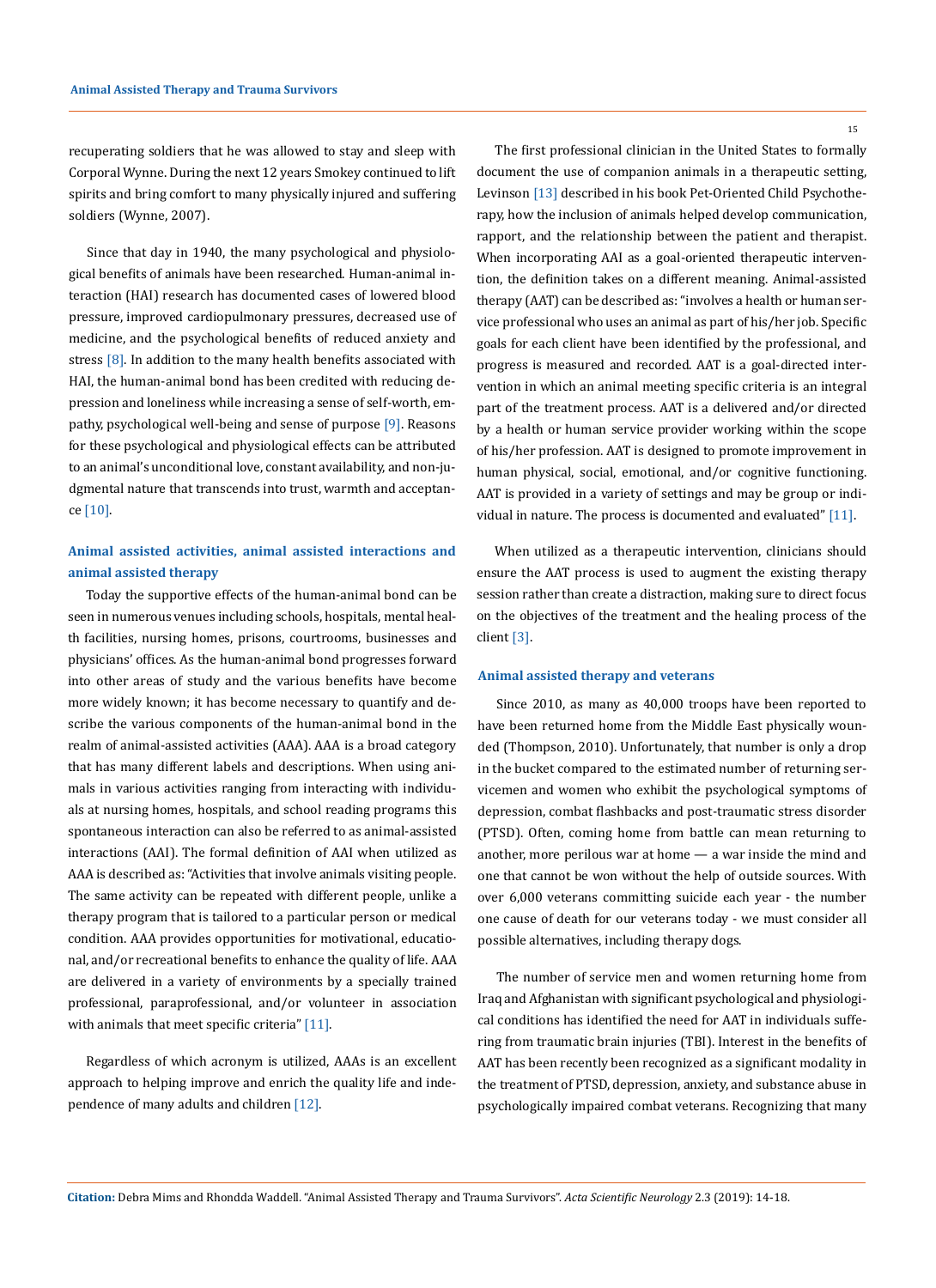returning veterans may suffer from flashbacks, panic attacks and guilt and grief issues, many organizations around the country have adopted AAT programs in order to address these issues. Working to help discover more effective coping mechanisms for returning veterans in need of post-deployment therapeutic care, the U.S. government in 2010 elected to study the efficacy of AAT. Congress took a significant step by allotting the U.S. Army \$300,000 to create a pilot program in which to study the impact of paring psychiatric service dogs with returning veterans in need of post-deployment therapeutic care [14,15]. Such a pilot would lay the groundwork for a large-scale program that could benefit the hundreds of thousands of veterans suffering from PTSD. Rather than prescribing more pills, this legislation provides veterans with alternative care that can be integral to their recovery. The Americans with Disabilities Act (ADA) amended the regulations affecting service dogs in 2011, qualifying PTSD as meeting the criteria within the definition of service dogs.

#### **Service dogs versus therapy dog**

People often confuse "Therapy dog" with "Service dog" but these are two distinct terms. Oftentimes these two distinctions have caused occasional controversies when individuals with therapy dogs have attempted to misrepresent their pets as service animals. Service animals are not considered pets and sometimes are referred to as assistance or guide dogs [14]. Service dogs are legally classified and defined in the United States by the 1990 Americans with Disability Act and defines a disability as a: "mental or physical condition which substantially limits a major life activity" [16]. These requirements were revised on September 15, 2010 by the United States Department of Justice, Civil Rights Division, and Disability Rights Section to be defined as: "Service animals are defined as dogs that are individually trained to do work or perform tasks for people with disabilities. Examples of such work or tasks include guiding people who are blind, alerting people who are deaf, pulling a wheelchair, alerting and protecting a person who is having a seizure, reminding a person with mental illness to take prescribed medications, calming a person with Post Traumatic Stress Disorder (PTSD) during an anxiety attack, or performing other duties. Service animals are working animals, not pets. The work or task a dog has been trained to provide must be directly related to the person's disability. Dogs whose sole function is to provide comfort or emotional support do not qualify as service animals under the ADA".

The amended changes defined only dogs as recognized service animals [14]. Therapy dogs, animal assistance, animal interventi16

on, emotional support, comfort or companionship dogs are not covered under provisions of the ADA. However, both therapy and service dogs offer significant socializing opportunities that improve loneliness and depression, encourage independence, self-esteem, psychological well-being, empathy, and trust (Guest, Collis and Mc-Nichols, 2006; Rintala, Mathmoros and Seitz, 2008).

#### **Animal assisted therapies in the mental health profession**

Therapists have implemented the use of animal-assisted psychotherapy to help their clients relax, de-stress, build rapport, cultivate communication skills and encourage positive interpersonal relationships. Psychiatrist Michael McCulloch [17] stressed that "Pets can be a positive influence by decreasing the preoccupation with self, promoting humor, and providing unconditional acceptance and regard". Fine and Beck (2010), Chandler (2005), Rowan and Iannuzzi [18], and Schaffer.*, et al.* (2010) all concur with McCulloch [17], and while they espouse the intrinsic attributes of AAT they also stress the importance of ethical behavior when using animals in therapeutic settings. Good judgment and thoughtful preparation is essential when implementing AAT into a professional setting. Rowan and Iannuzzi [18] believe "Reconciling the rehabilitation value of the animals versus the risks to the animals is neither simple nor easy unless one follows the philosophy that animals should not be used as a means to an end." Dr. Weil [19] believes the most essential and advantageous benefit to AAT over other forms of therapeutic modalities is the reciprocity that AAT provides-affording the patient the much desired chance to give love and affection as well as receive it, thus providing a direction and pathway to recovery and healing.

# **Animal assisted therapy and "The Link" between trauma survivors**

A correlation between animal assisted therapy and family violence and other forms of trauma has been established by researchers. Child and animal protection professionals have recognized The Link®, noting that abuse of both children and animals is connected in a self-perpetuating cycle of trauma related instances [20]. Children in group therapy with therapy dogs showed significant decrease in trauma symptoms as well as significantly more change than those with groups without therapy dogs [21]. Hamama., *et al.*  [2] studied the effects of canine therapy on female adolescents who experienced physical or sexual trauma but were not cooperative with individual interventions. The study found that trauma victims felt more control and mastery due to the canine assistance in the group.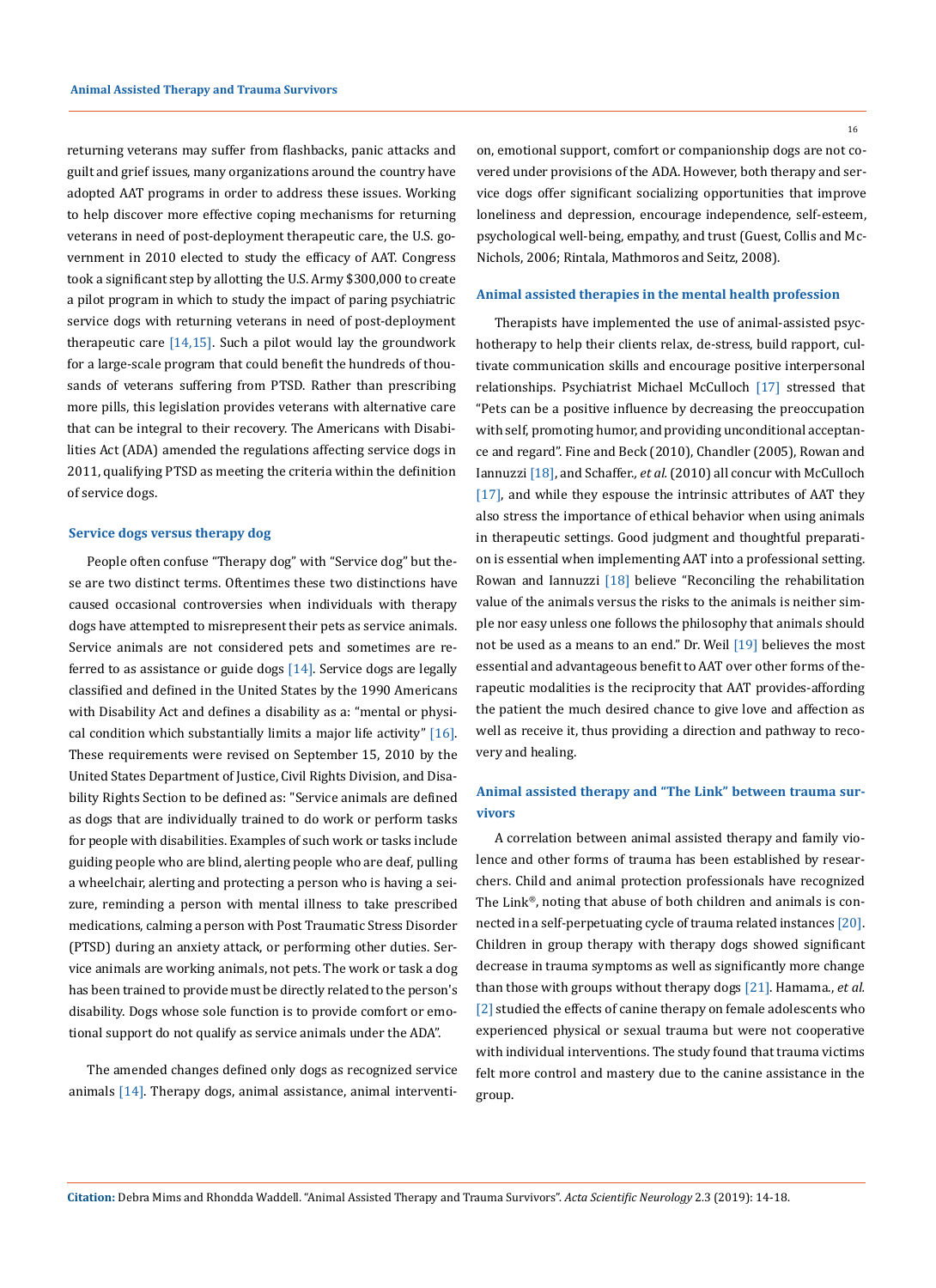In many cases where children have been exposed to trauma and have been privy to witnessing spousal abuse, animal abuse, or were a victim of abuse themselves, he/she may act out against what he perceives to be the next most vulnerable target and may harm a family pet, or a stray or wild animal [22]. Schoolchildren are guided toward participation in service learning and community service projects to bring awareness to how family related trauma affects their future lives. According to Carolin Behrend [23] in her Master's presentation to humane education expert and animal activist Zoe Weil, animal welfare, including abuse and neglect, is one of the top three concerns of teens and 'tweens. Clearly, Weil [24] is well known as an animal and human advocate that demonstrates that humane education and community service are effective tools in the fight against human trauma and animal cruelty. Link coalitions and partnerships have created numerous programs to address and prevent violence. These include but are not limited to: at-risk youth and prisoner dog training programs, service dogs in classrooms, mandatory cross reporting between child protective service, animal control officers and veterinarians' collaborations, and dogs in courtrooms [25-33].

## **Conclusion**

# **Impacts and Considerations**

Animal assisted therapy has significantly impacted survivors of trauma by helping to lower their anxiety and increase trust building by the unconditional acceptance and support provided by trained animals and their handlers [2]. A benefit of animal-assisted interventions has been demonstrated that petting a therapy animal releases endorphins making people feel better, diminishing feeling of pain, depression and loneliness. Odendaal and Meintjes (2003) have also discovered that petting a dog or cat for just one minute stimulated the production of oxytocin. Oxytocin is the hormone that enhances trust, cooperation and love between a parent and their child. Research in animal companionship has shown reduction in physiological stress responses such as elevated heart rate and blood pressure [5]. One study found patients' fear of medical treatment reduced 37% after brief session of AAT (Banks and Banks, 2002). Lefkowitz., *et al*. [3] found that pet ownership for trauma survivors helped to establish loving relationships, regain control of their lives and provided them a sense of safety.

## **Bibliography**

1. Anderson S and Scott K. "Introduction to Animal Assisted Crisis Response". National Animal Assisted Crisis Response.

- 2. Hamama L., *et al*[. "A preliminary study of group intervention](https://www.sciencedirect.com/science/article/pii/S019074091100199X)  [along with basic canine training among traumatized teenag](https://www.sciencedirect.com/science/article/pii/S019074091100199X)[ers: A 3-month longitudinal study".](https://www.sciencedirect.com/science/article/pii/S019074091100199X) *Children and Youth Services Review* [33 \(2011\).](https://www.sciencedirect.com/science/article/pii/S019074091100199X)
- 3. Lefkowitz C., *et al*[. "Animal-assisted prolonged exposure: A](http://www.animalsandsociety.org/wp-content/uploads/2016/01/lefkowitz.pdf)  [treatment for survivors of sexual assault suffering posttrau](http://www.animalsandsociety.org/wp-content/uploads/2016/01/lefkowitz.pdf)matic stress disorder". *[Society and Animals](http://www.animalsandsociety.org/wp-content/uploads/2016/01/lefkowitz.pdf)* 13 (2005): 275- [295.](http://www.animalsandsociety.org/wp-content/uploads/2016/01/lefkowitz.pdf)
- 4. [Beck A and Katcher A. "Between pets and people". West Lafay](http://www.thepress.purdue.edu/titles/format/9781557530776)[ette, IN: Purdue University \(1996\).](http://www.thepress.purdue.edu/titles/format/9781557530776)
- 5. Friedman E., *et al*[. "Animal companions and one-year survival](https://www.ncbi.nlm.nih.gov/pmc/articles/PMC1422527/)  [of patients after discharge from a coronary care unit".](https://www.ncbi.nlm.nih.gov/pmc/articles/PMC1422527/) *Public Health Report* [95 \(1980\): 307-312.](https://www.ncbi.nlm.nih.gov/pmc/articles/PMC1422527/)
- 6. Serpell J. "Animal assisted interventions in historical perspective". In: Fine, A.H. (Ed.), Handbook on Animal Assisted Therapy: Theoretical Foundations and Guidelines for Practice. Academic Press, San Diego, CA. (2006): 3-20.
- 7. Nightingale F. "Notes on nursing: What it is, and what it is not". New York: Appleton (1860).
- 8. Kruger K and Serpell J. "Animal-assisted interventions in mental health: Definitions and theoretical foundations". In A.H. Fine (Ed.), Handbook of animal-assisted therapy: Theoretical foundations and guidelines for practice (2010): 33-48.
- 9. [O'Haire M. "Animal-assisted intervention for autism spectrum](https://www.ncbi.nlm.nih.gov/pubmed/23124442)  [disorder: A systematic literature review".](https://www.ncbi.nlm.nih.gov/pubmed/23124442) *Journal of Autism De[velopment Disorder](https://www.ncbi.nlm.nih.gov/pubmed/23124442)* 43 (2013): 1606-1622.
- 10. [Horvath A and Symonds B. "Relation between working alli](https://psycnet.apa.org/record/1991-22095-001)[ance and outcome in psychotherapy: A meta-analysis".](https://psycnet.apa.org/record/1991-22095-001) *Journal [of Consulting Psychology](https://psycnet.apa.org/record/1991-22095-001)* 38 (1991): 139-149.
- 11. Delta Society. "Improving human health through service and therapy animals" (2012).
- 12. Risley-Curtis C., *et al*[. "Animal-human relationships in child](https://www.ncbi.nlm.nih.gov/pubmed/21319475)  [protective services: Getting a baseline".](https://www.ncbi.nlm.nih.gov/pubmed/21319475) *Child Welfare* 89 [\(2010\): 67-82.](https://www.ncbi.nlm.nih.gov/pubmed/21319475)
- 13. Levinson B. "Pet oriented child psychotherapy". (2nd ed.). Springfield, IL: Charles C Thomas (1997).
- 14. Arkow P. "Animal Assisted Therapy and Activities: A study and research resource guide for the use of companion animals in animal-assisted interventions (10th Ed.)". Stratford NJ: AnimalTherapy. (2011).
- 15. Kershaw S. "Good dog, smart dog". The New York Times. Nov. 1 (2009): WK-5.